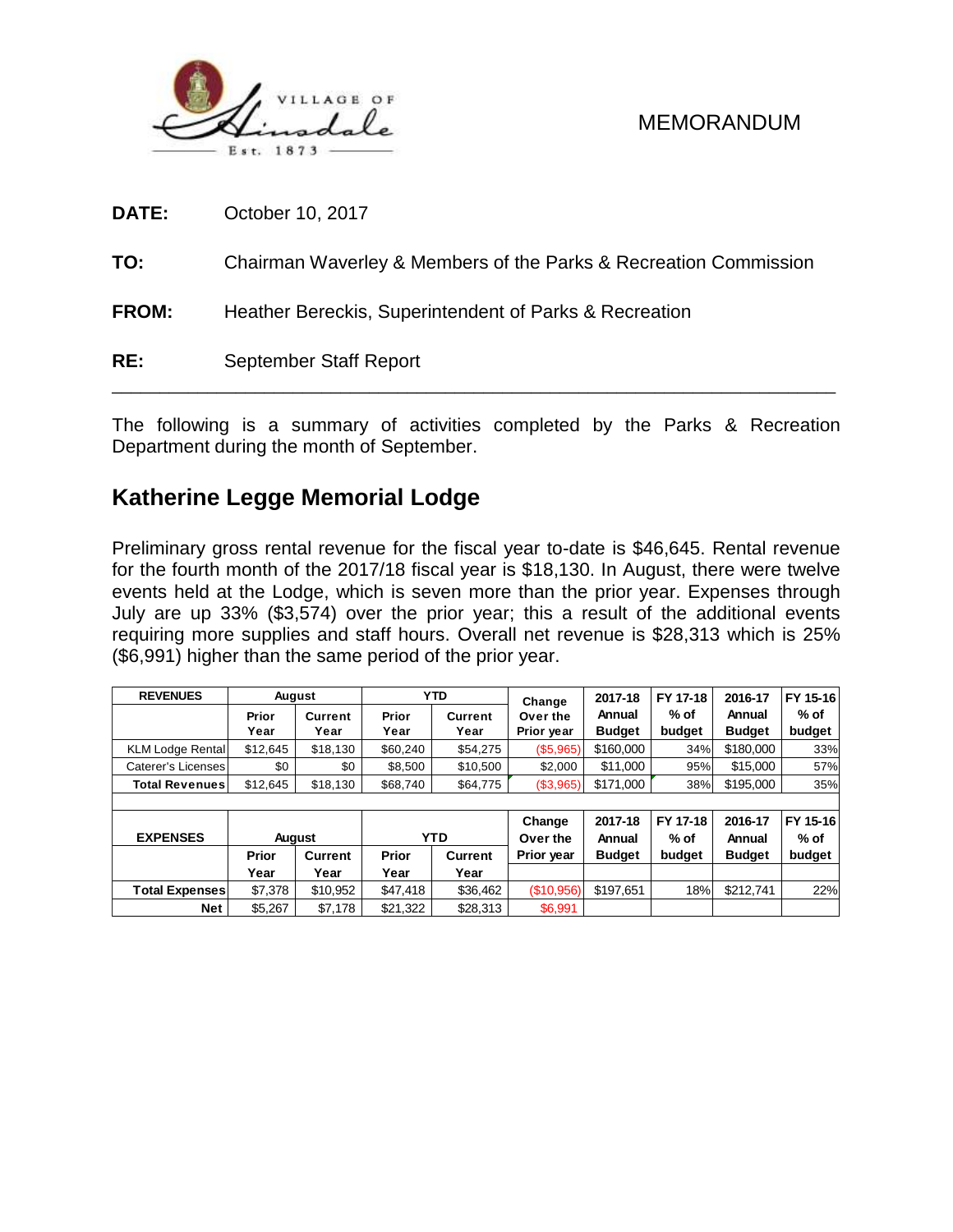

| <b>KLM Gross Monthly Revenues</b> |    |           |    |           |     |                                  |                                             |         |     |           |    |           |              |
|-----------------------------------|----|-----------|----|-----------|-----|----------------------------------|---------------------------------------------|---------|-----|-----------|----|-----------|--------------|
| Month                             |    |           |    |           |     | 2011/12 FY 2012/13 FY 2013/14 FY | 2014/15 FY 2015/16 FY 2016/17 FY 2017/18 FY |         |     |           |    |           |              |
| May                               | \$ | 8,561     | \$ | 8,801     | \$  | 16,796                           | \$                                          | 13,745  | \$  | 16,000    | S  | 12,200    | \$<br>9,600  |
| June                              | \$ | 11,156    | \$ | 10,745    | \$  | 26,818                           | \$                                          | 17,450  | \$. | 22,770    | \$ | 22,845    | \$<br>12,595 |
| July                              | \$ | 13,559    | \$ | 9,786     | \$. | 18,650                           | \$                                          | 12,909  | Ş.  | 27,475    | S  | 12,550    | \$<br>13,950 |
| August                            | \$ | 17,759    | \$ | 18,880    | \$. | 19,579                           | \$                                          | 25,350  | S   | 24,775    | Ş  | 12,645    | \$<br>18,130 |
| September                         | \$ | 14,823    | \$ | 14,498    | \$  | 12,137                           | \$                                          | 24,510  | \$  | 15,250    | \$ | 11,500    |              |
| October                           | \$ | 16,347    | \$ | 15,589    | \$  | 14,825                           | \$                                          | 23,985  | \$  | 25,580    | \$ | 21,395    |              |
| November                          | \$ | 8,256     | \$ | 11,612    | \$  | 8,580                            | \$                                          | 14,724  | \$  | 14,825    | \$ | 6,700     |              |
| December                          | \$ | 8,853     | \$ | 10,265    | \$  | 13,366                           | \$                                          | 17,290  | \$  | 17,200    | \$ | 13,457    |              |
| January                           | \$ | 1,302     | \$ | 4,489     | \$  | 250                              | \$                                          | 8,450   | \$  | 2,850     | \$ | 4,624     |              |
| February                          | \$ | 2,301     | \$ | 6,981     | \$  | 7,575                            | \$                                          | 3,120   | \$  | 2,400     | \$ | 4,550     |              |
| March                             | \$ | 2,506     | \$ | 7,669     | \$  | 4,245                            | \$                                          | 6,725   | \$  | 8,945     | \$ | 5,944     |              |
| April                             | \$ | 2,384     | \$ | 4,365     | \$  | 3,600                            | \$                                          | 12,695  | \$  | 9,125     | \$ | 4,300     |              |
| totall                            |    | \$107,807 |    | \$123,680 |     | \$146,421                        | \$                                          | 180,953 |     | \$187,195 |    | \$132,710 | \$<br>54,275 |

The graph below shows the past three years of lodge revenue and the upcoming year's projection. Future predictions are based on the average revenue from the event type. Also included below are charts indicating the number of reservations and reservation type by month. Typically, events are booked 6-18 months in advance of the rentals; however, if there are vacancies, staff will accept reservations within 5 days of an event. These tracking devices will be updated monthly.

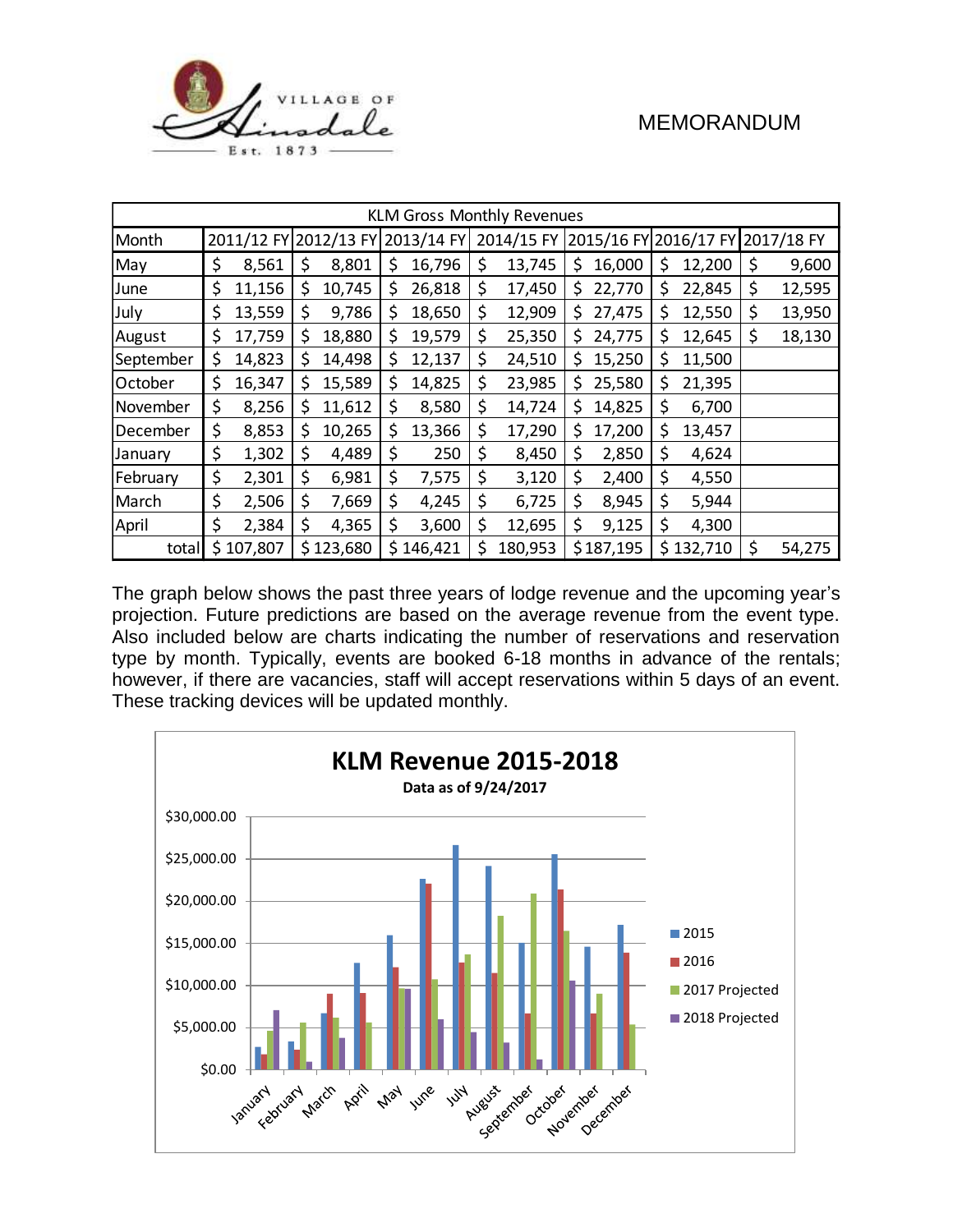



Staff has begun to see an increase in reservations related to increased marketing, especially during the late summer/early fall months. Calls for events 8-18 months out are already coming in, as you will note from the charts above. The full marketing budget for 2016/17 was spent, including social media boosts, and ads in high profile websites and magazines

Staff is now working to implement the approved marketing plan for the 2017/18 FY, including the addition of Search Engine Optimization (SEO) and progressive marketing through The Knot. Details on this were presented at the August Parks & Recreation Commission meeting and will be reevaluated at the November Parks & Recreation Meeting. Currently, 6-8 leads a day are being received from the upgraded Knot.com advertising; lodge staff is tracking the conversion rate from leads to bookings. Staff is awaiting the first analytics report from Linchpin, the company performing the SEO project.

## **Upcoming Brochure & Activities**

#### **Brochure & Programming**

Winter/Spring Brochure planning and preparation is underway, with the scheduled delivery date for residents being December 4<sup>th</sup>. Fall Brochures were delivered on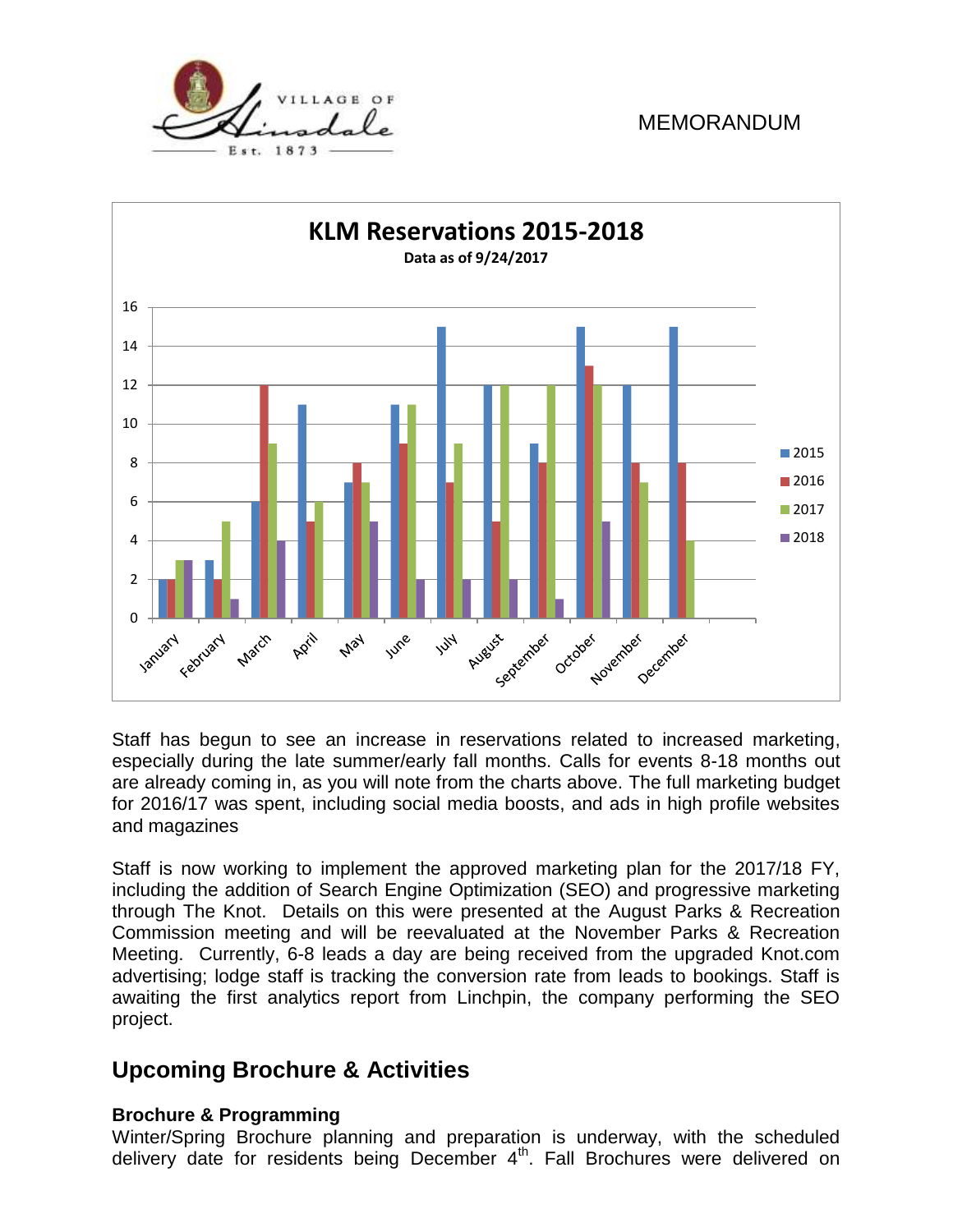

August 1<sup>st</sup> and registration for programming began on August  $7<sup>th</sup>$ . Staff has added a number of new programs and special events, including Food & Wine Pairing night at KLM Lodge and the continuation of Movies in the Park.

#### **Special Events**

Movies in the Park took place on September  $13<sup>th</sup>$  showing SING. Approximately 50 people were in attendance and staff provided free popcorn and water to all attendees. Future movies in the park include Hocus Pocus on October 11<sup>th</sup>. Attendees are encouraged to come dressed in costumes. These events are held at KLM Park, starting at dusk.

The first annual Food & Wine Pairing was held at KLM Lodge on September 14<sup>th</sup>. Five of the eight available tables were sold, allowing the event to be profitable. Participants and staff both enjoyed this event. Staff is planning to make this a bi-annual event. Summer will be a beer and food pairing with fall continuing to be a wine and food pairing.

Finally, staff is currently preparing for upcoming special events including Fall Fest on October 21<sup>st</sup>, at its new location of Robbins Parks & The Community House; Breakfast with Santa on December 2<sup>nd</sup>; and Holiday Express on December 17<sup>th</sup>.

# **Field & Park Updates**

#### **Fields**

Staff has coordinated fall field use with community athletic organizations. Usage includes soccer, football, cross country and lacrosse activities. Public Services personnel have laid out the athletic fields and will stripe them weekly through the first week in November.

Hinsdale Central, Hinsdale South, and Hinsdale Middle School will be hosting cross country meets at KLM Park. The cross country course follows the perimeter fence of KLM Park, which has runners crossing the access roads. The schools are required to hire Hinsdale police officers to monitor the traffic at County Line Road and the access roads. During meets, it can be difficult for park users, including Lodge guests and staff from the Humane Society and the former Arts Center, to access the park. Therefore, staff communicates the meet schedule to park users to ensure that activities are not disrupted.

Falcon Football is utilizing space at Oak School for practices and games that will be held at Brook Park. Given the high attendance previously experienced for Falcon Football games, a letter was sent to residents that reside near Brook Park to inform them of the park schedule. AYSO Soccer will practice and play games at a variety of Village fields. Veeck will be utilized for competitive soccer programs. Lacrosse programs will utilize KLM Park.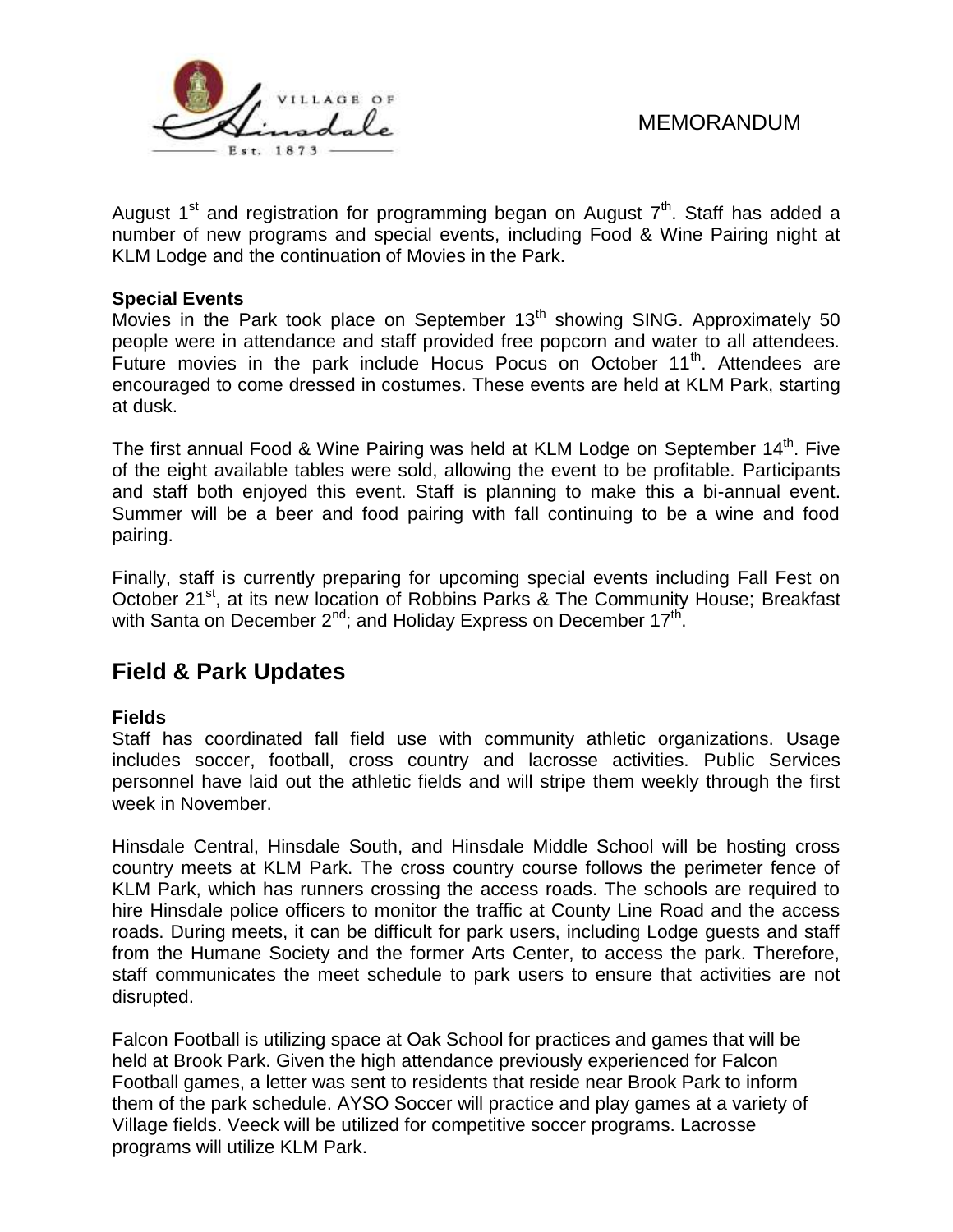

## **Platform Tennis**

#### **Memberships**

Renewal letters were sent out to past members in mid- August. Pricing for the 2017/18 season will remain the same, with a late fee incurring after October  $31^{st}$ . This was approved by the Village Board at its March 7, 2017 meeting. Below is a chart indicating current year-to-date membership revenue in comparison to the same period of the previous year.

|                                                                                                                                                                                                                                                                                                                                                                                                                                                          |                |                | 2016           |          |       |                |                |                |                                 |          |                |                              |  |  |  |
|----------------------------------------------------------------------------------------------------------------------------------------------------------------------------------------------------------------------------------------------------------------------------------------------------------------------------------------------------------------------------------------------------------------------------------------------------------|----------------|----------------|----------------|----------|-------|----------------|----------------|----------------|---------------------------------|----------|----------------|------------------------------|--|--|--|
| <b>Memberships</b>                                                                                                                                                                                                                                                                                                                                                                                                                                       | New            | Renewal        | Total          | Revenue  | 2017  | <b>New</b>     | Renewal        | Total          | 2017<br>Change of<br>over Prior | Revenue  | Change<br>over | $%$ of<br><b>Change Over</b> |  |  |  |
| as of 9/20/17                                                                                                                                                                                                                                                                                                                                                                                                                                            | <b>Members</b> | <b>Members</b> | <b>Members</b> | YTD      | Fees  | <b>Members</b> | <b>Members</b> | <b>Members</b> | Year                            | YTD      | Prior Yr.      | <b>Prior Year</b>            |  |  |  |
| Resident Individual<br><b>Resident Family</b>                                                                                                                                                                                                                                                                                                                                                                                                            |                | 20             | 22             | \$4,400  | \$200 |                | 22             | 24             | 2                               | \$4,800  | \$400          | 9%                           |  |  |  |
|                                                                                                                                                                                                                                                                                                                                                                                                                                                          |                | 11             | 12             | \$3,000  | \$250 | 5              | 9              | 14             | $\overline{2}$                  | \$3,500  | \$500          | 17%                          |  |  |  |
| <b>Resident Secondary</b>                                                                                                                                                                                                                                                                                                                                                                                                                                |                | 29             | 30             | \$0      | \$0   | 11             | 26             | 37             | $\overline{7}$                  | \$0      | \$0            | 0%                           |  |  |  |
| <b>Resident Total</b>                                                                                                                                                                                                                                                                                                                                                                                                                                    | 4              | 60             | 64             | \$7,400  |       | 18             | 57             | 75             | 11                              | \$8,300  | \$900          | 12%                          |  |  |  |
| Non-Resident Individual                                                                                                                                                                                                                                                                                                                                                                                                                                  | 5              | 37             | 42             | \$12,600 | \$300 | $\overline{4}$ | 42             | 46             | $\overline{4}$                  | \$13,800 | \$1,200        | 10%                          |  |  |  |
| Non-Resident Family                                                                                                                                                                                                                                                                                                                                                                                                                                      | 5              | 6              | 11             | \$4,125  | \$375 | 12             | 26             | 38             | 27                              | \$14,250 | \$10,125       | 245%                         |  |  |  |
| Non-Resident Secondary                                                                                                                                                                                                                                                                                                                                                                                                                                   | 14             | 22             | 36             | \$0      | \$0   | 3              | 11             | 14             | $-22$                           | \$0      | \$0            | 0%                           |  |  |  |
| <b>Non-Resident Total</b>                                                                                                                                                                                                                                                                                                                                                                                                                                | 24             | 65             | 89             | \$16,725 |       | 19             | 79             | 98             | 9                               | \$28,050 | \$11,325       | 68%                          |  |  |  |
| <b>Total Lifetime Members</b>                                                                                                                                                                                                                                                                                                                                                                                                                            | N/A            | 183            | 183            |          |       | N/A            | 162            | 162            | $-21$                           | \$0      | \$0            | 0%                           |  |  |  |
| <b>Total Memberships</b>                                                                                                                                                                                                                                                                                                                                                                                                                                 |                |                |                |          |       |                |                |                |                                 |          |                |                              |  |  |  |
| Revenue                                                                                                                                                                                                                                                                                                                                                                                                                                                  | 28             | 308            | 336            | \$24,125 |       | 37             | 298            | 335            | $-1$                            | \$36,350 | \$12,225       | 51%                          |  |  |  |
| The Hinsdale Community Pool opened for the season Saturday, May 27 <sup>th</sup> . A summary<br>of membership revenue is below. The pool closed for the season on Monday,<br>September 4 <sup>th</sup> .                                                                                                                                                                                                                                                 |                |                |                |          |       |                |                |                |                                 |          |                |                              |  |  |  |
| This summary provides pass sales data through September 4 <sup>th</sup> . Revenue for the same<br>period of the prior year has decreased slightly by 1% (\$1,780). Resident family pass<br>sales for the same period of the prior year increased 2% (\$1,900). For the same period<br>of the prior year, 10-Visit pass sales decreased 19% (\$4,480). This may be attributed to<br>the increase in Resident family pass sales and cooler August weather. |                |                |                |          |       |                |                |                |                                 |          |                |                              |  |  |  |
| Neighborly and Non-Resident pass revenues to date are \$36,665 which is an increase<br>of 6% (\$2,035) over the same period of the prior year. To date, 89 Neighborly Passes<br>have been sold. Feedback from the new members is that previously they were<br>members of the Oak Brook Bath and Tennis Club, Western Springs Swim Club and Five<br>Seasons but were not happy with the services.                                                         |                |                |                |          |       |                |                |                |                                 |          |                |                              |  |  |  |

#### **Platform Tennis Membership Summary**

# **Community Pool**

#### **Pass Sales**